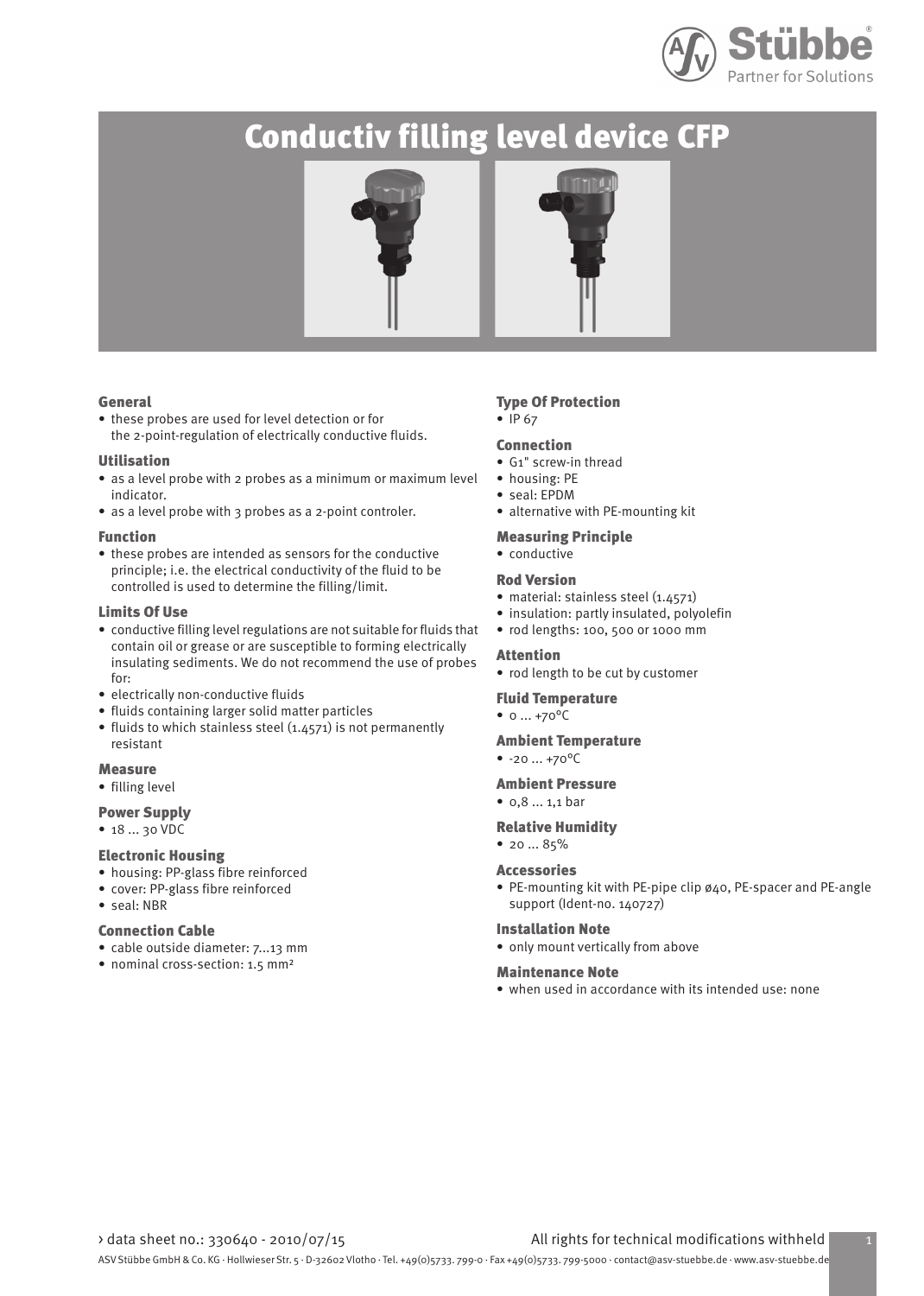

# Level measurement, Conductiv filling level device CFP

## Electrical connection





- = Neutral
- $1 =$  Relay  $1 (NO)$
- $2 =$  Relay  $2 (NO)$
- $3$  = Relay  $3$  (NO)
- $4 =$  Relay  $4$  (NO)
- $com = Relay 1-4$  (com)
- $x$  = Poti for sensitivity

## Example

2-rod probe



 $1 =$ Reference

2 = Maximum or Minimum

## Example

3-rod probe



1 = Reference

2 = Maximum  $3 = Minimum$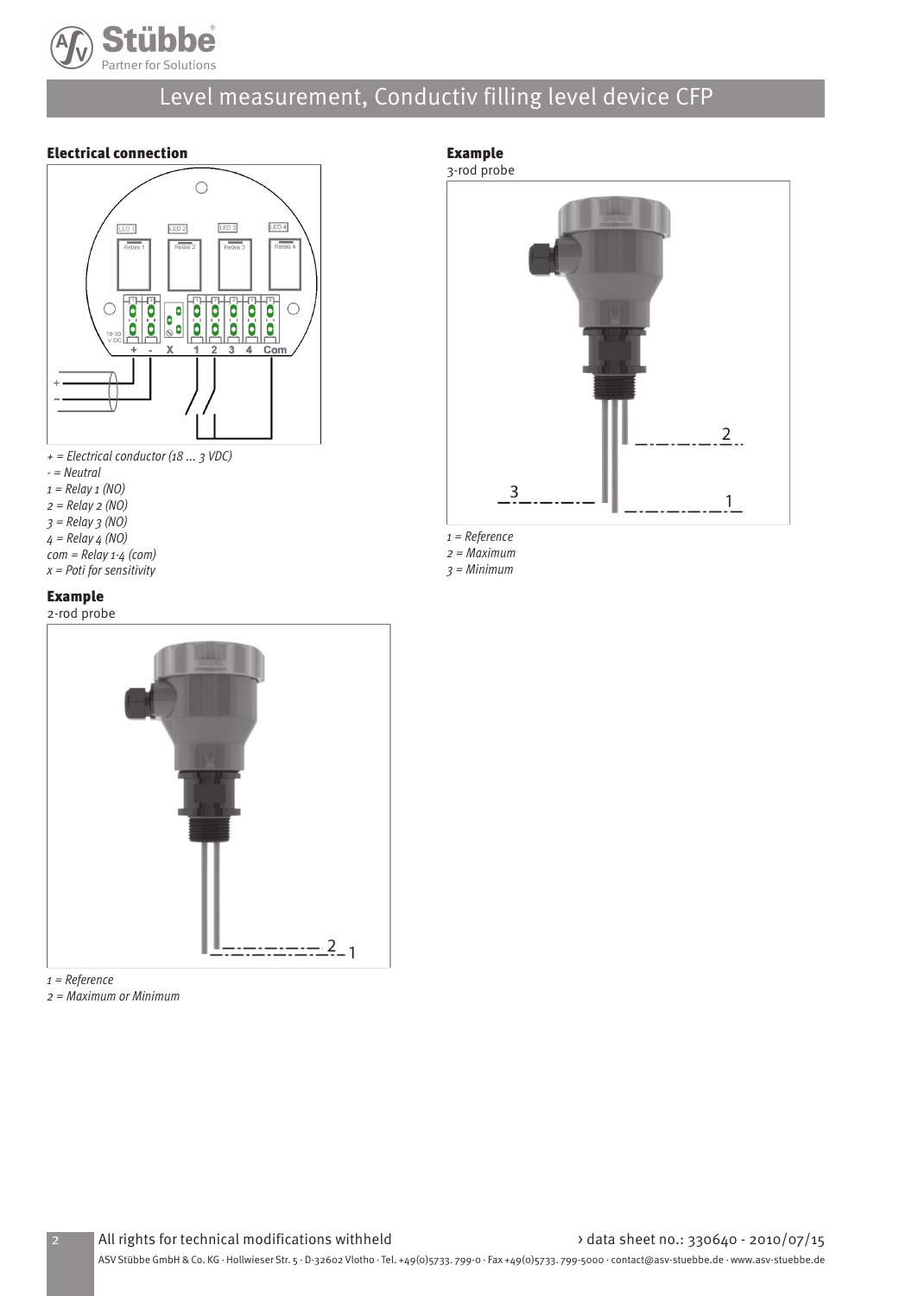

# Level measurement, Conductiv filling level device CFP



| body A4 1.4571        |             |           |          |          |        |          |        |  |  |  |  |
|-----------------------|-------------|-----------|----------|----------|--------|----------|--------|--|--|--|--|
| size                  | L(mm)       |           | 100      | 500      | 500    | 1,000    | 1,000  |  |  |  |  |
| pressure range        | version     |           | $2$ -rod | $2$ -rod | 3-rodj | $2$ -rod | 3-rod  |  |  |  |  |
| Connection            | sealing     | ident No. |          |          |        |          |        |  |  |  |  |
| PE<br>threaded neck G | <b>EPDM</b> |           | 141935   | 141936   | 141938 | 141937   | 141939 |  |  |  |  |